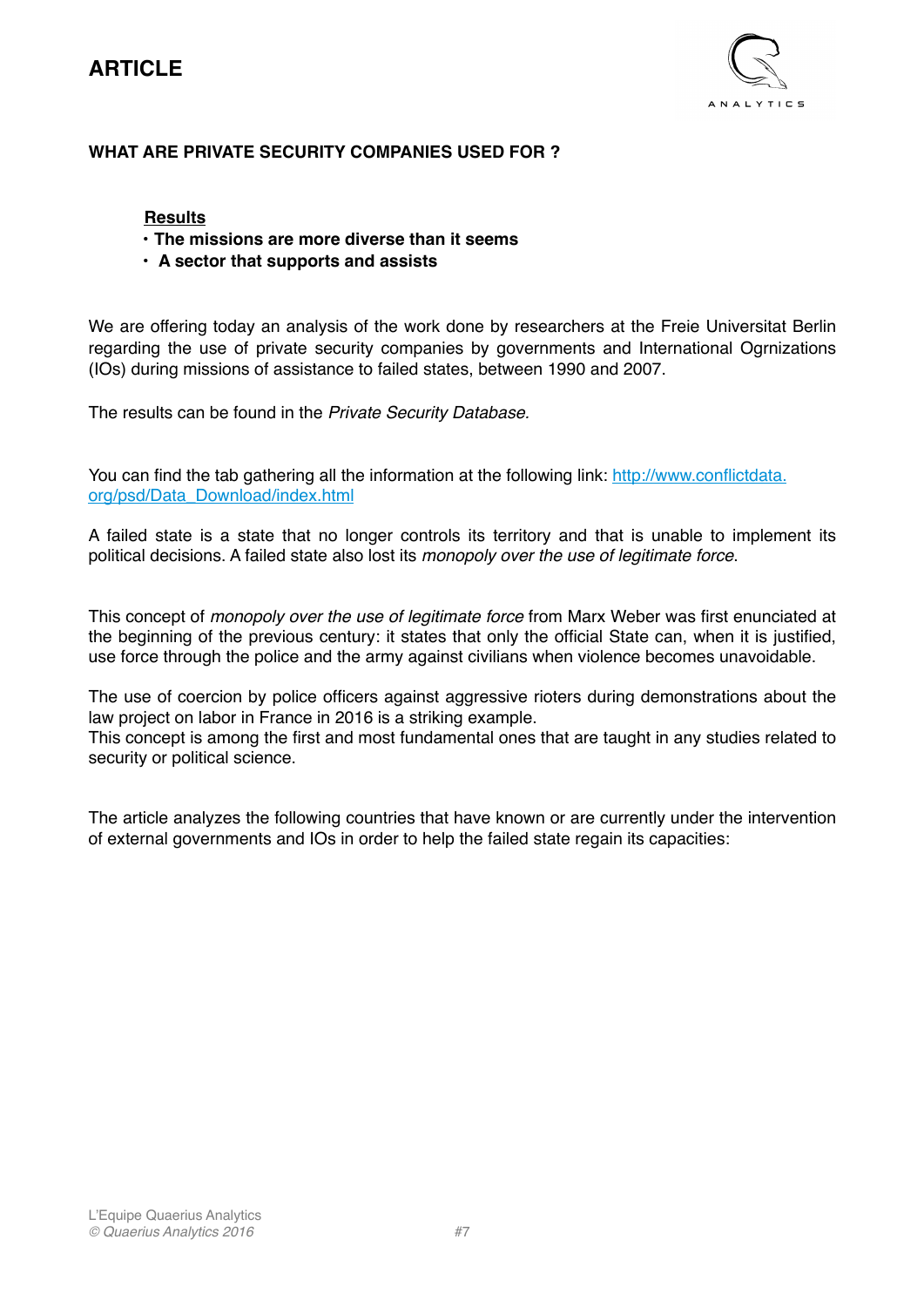### **Figure1**

List of studied countries and proportion by continent

| Afghanistan       | Croatia       | Nigeria                       |
|-------------------|---------------|-------------------------------|
| Albania           | Ethiopia      | Peru                          |
| Algeria           | Georgia       | Philippines                   |
| Angola            | Guatemala     | Rwanda                        |
| Azerbaijan        | Guinea-Bissau | Sierra Leone                  |
| Bosnia            | Iraq          | Somalia                       |
| Burundi           | Côte d'Ivoire | Sudan                         |
| Cambodia          | Lebanon       | Tajikistan                    |
| Colombia          | Liberia       | Uganda                        |
| Congo-Brazzaville | Mozambique    | Yugoslavia (Serbia & Kososvo) |
| Congo-Kinshasa    | Nepal         |                               |

| Region             | Instances | %   |
|--------------------|-----------|-----|
| Americas           | 3         | 9   |
| Europe             | 5         | 16  |
| <b>Middle East</b> | 2         | 6   |
| Africa             | 15        | 47  |
| Asia               |           | 22  |
| <b>Total</b>       | 32        | 100 |

A first interesting fact: the researchers estimated that it was necessary to distinguish each use of a private security company according to the type of contract they signed.

Here is the 12-points list of the different missions these private security companies signed in the context of operations to help failed states.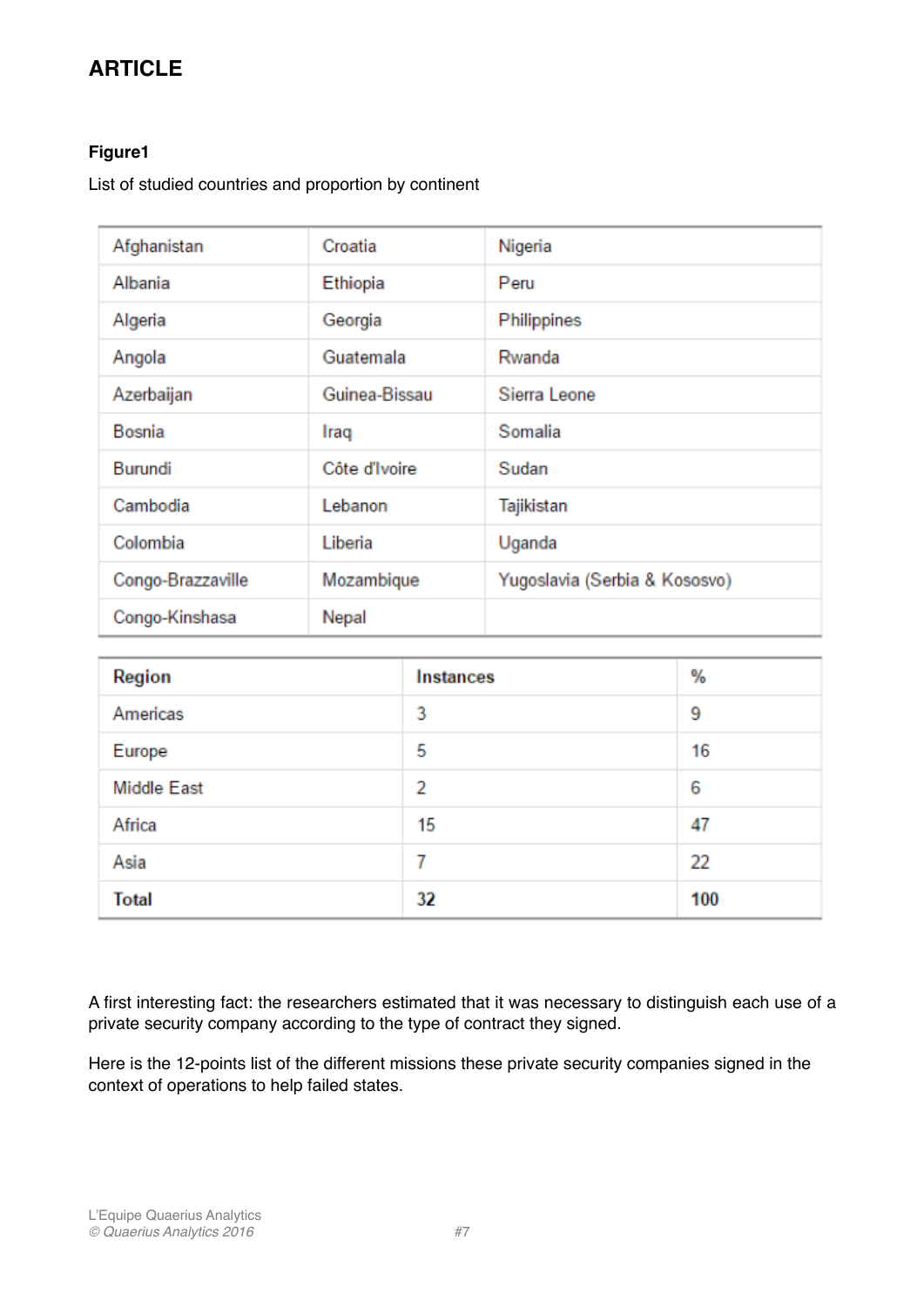## **Tableau 2**

Variation of missions into failed states depending on their nature (1990 to 2007)

| <b>Echelle</b>          | <b>Mission</b>                                          | <b>Description</b>                                                                                                                                                        | Nombre de<br><b>Contrats</b> |
|-------------------------|---------------------------------------------------------|---------------------------------------------------------------------------------------------------------------------------------------------------------------------------|------------------------------|
| $\mathbf{1}$            | Combat and<br>military operations                       | Armed private actors are directly involved in military<br>operations and fighting                                                                                         | 15                           |
| $\mathbf{2}$            | Military assistance                                     | Private actors provide military training and<br>consulting (e.g. tactics) to parties                                                                                      | 89                           |
| $\mathbf{3}$            | Operational<br>support                                  | Private actors operate and/or maintain combat-<br>related goods (e.g. weaponary, satellites) and/or<br>fulfil certain functions in the command and control<br>chain       | 103                          |
| $\overline{\mathbf{4}}$ | Logistics support                                       | Transportation of soldiers and/or combat-related<br>goods                                                                                                                 | 97                           |
| 5                       | Intelligence                                            | Private actors provide risk assessments,<br>reconnaissance or translation services and/or are<br>part of interrogations                                                   | 35                           |
| 6                       | Quasi-police tasks<br>(prevention) and<br>border patrol | Private actors provide services that would usually<br>be ascribed to the police, including the safety of<br>public places and/or protection of state and local<br>borders | 6                            |
| $\overline{7}$          | Security/protection<br>(individuals and<br>facilities)  | Private actors provide (mobile) security for<br>individuals and/or facilities; this task refers to<br>protective services details                                         | 89                           |
| 8                       | Police advice and<br>training                           | Similar to military assistance, private actors<br>providing training and/or consulting to police forces                                                                   | 27                           |
| 9                       | Demining                                                | Military and humanitarian demining for the<br>destruction and removal of land and/or naval mines                                                                          | 26                           |
| 10                      | Humanitarian aid                                        | Private actors provide armed material or logistical<br>services for humanitarian purposes such as<br>transportation of food in crisis zones                               | $\Omega$                     |
| 11                      | Weapons disposal/<br>destruction                        | Deinstallation, destruction and disposal of warfare-<br>related goods and facilities                                                                                      | 12                           |
| 12                      | Facility and<br>infrastructural<br>build-up             | Private actors construct and build military<br>infrastructure such as military bases                                                                                      | 46                           |
|                         |                                                         | <b>TOTAL CONTRACTS</b>                                                                                                                                                    | 545                          |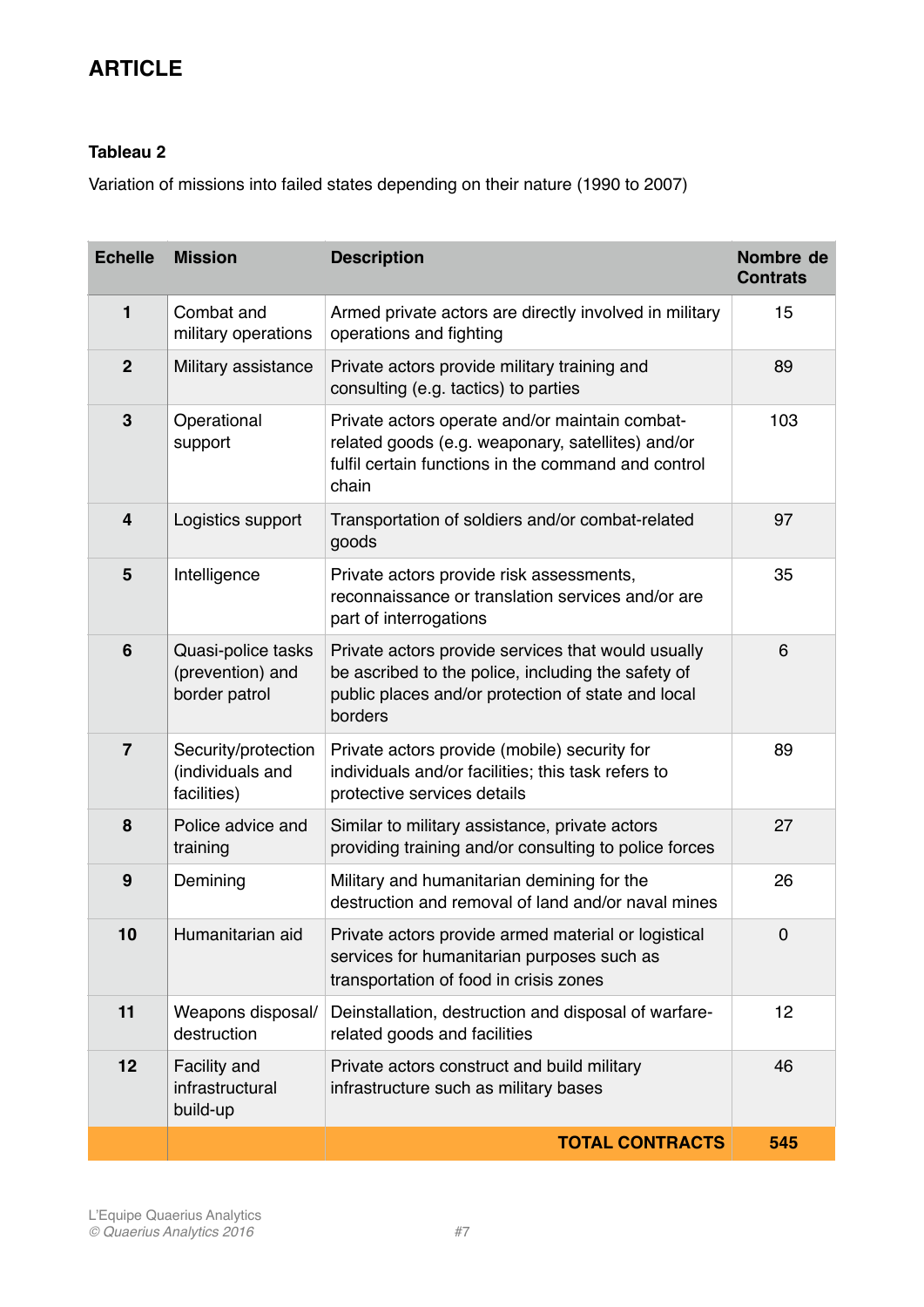This first step proves that the private security companies fulfill assignments of all kinds and that these missions rarely involve direct combat.

The contracts mainly ask for support missions to allow governments and IOs to complete their own tasks to rebuild the State.

It is important to note that the most common missions have a support and assistance nature, and don't involve direct intervention.

The missions of type n°6 and n°1, that ask for a direct participation to combats or to fulfill policelike assignments, only represent 21 contracts for all the 1990-2007 period, only 0.038%.

The missions of type n°1 were given by Angola, Colombia, Ethiopia, Sierra Leone, the Democratic Republic of Congo, and always in their own territory. The missions of type n°6 were ordered by the United-States in Yugoslavia, Afghanistan and Iraq.

The absence of type n°10 assignments (Humanitarian aid) can be explain by the will of NGOs and IOs to dissociate as much as possible their humanitarian activities from military ones. The frontier between humanitarian and soldier becomes increasingly blurry.

Consequently, humanitarian teams are becoming potential targets.

The United Nations signed 41 contracts, the United-States 362. The UNO budget explains this gap.

Like we saw in our article "The Security Agent of the World", for the year 2015-2016, the UN has a budget of \$8.27 billion for its operations. For the same period, the Netherlands gathered \$8.87 billion